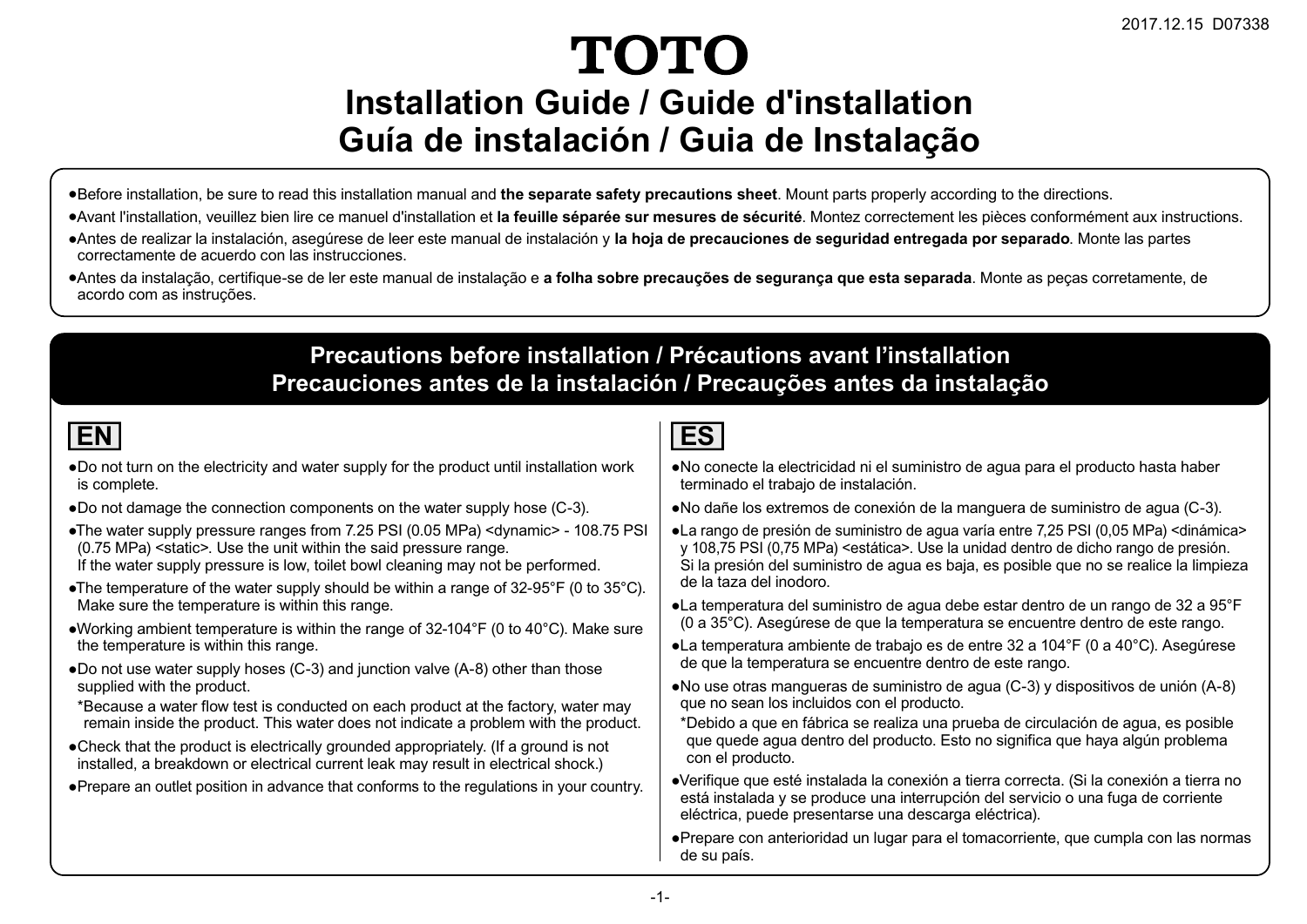#### •Voltage, rated power consumption, and maximum power consumption of the product are as noted in the table below. Wire and install the product correctly, •La tension, la consommation électrique moyenne et la consommation électrique maximale du produit sont indiquées dans le tableau ci-dessous. Câblez et installez le produit correctement. ·El voltaje, el consumo eléctrico medio y el consumo eléctrico máximo del producto son los especificados en la tabla inferior. Cablee e instale el producto correctamente. **FR**  $\bullet$ Ne mettez en marche l'alimentation électrique et l'alimentation en eau du produit que lorsque tous les autres travaux d'installation sont terminés.  $\bullet$ N'endommagez pas les extrémités de branchement du flexible d'alimentation en eau  $(C-3)$ .  $\bullet$ La plage de pression d'alimentation en eau est comprise entre 7,25 PSI (0,05 MPa)  $\le$ dynamique> et 108,75 PSI (0,75 MPa) $\le$ statique>. Utilisez l'unité dans la plage de pression indiquée. Si la pression d'alimentation en eau est faible, le nettovage de la cuvette des toilettes pourrait ne pas fonctionner.  $\bullet$ La température de l'alimentation en eau devrait se trouver dans une plage de 32 à  $95^\circ$ F (0 à 35 $^\circ$ C). Assurez-vous que la température se trouve dans cette plage. • La température ambiante de fonctionement varie entre 32 à 104 $\degree$ F (0 à 40 $\degree$ C). Assurez-vous que la température est dans cette zone.  $\bullet$ N'utilisez pas de tuyau souple d'alimentation en eau (C-3) et la soupape de jonction  $(A-8)$  autres que celles fournies avec le produit. \*Compte tenu du fait que chaque produit subit un test d'écoulement de l'eau en usine, il peut rester de l'eau dans le produit. La présence de l'eau n'indique pas une anomalie du produit.  $\bullet$ Vérifiez qu'une mise à la terre appropriée soit installée. (Si la mise à la terre n'est pas installée, en cas de panne ou de fuite de courant électrique, l'absence de mise à la terre pourrait engendrer un choc électrique.) ●Disposez d'avance une prise conforme aux réglementations de votre pays. **PT** • Não lique a eletricidade e o fornecimento de áqua para o produto até que todos os trabalhos de instalação estejam concluídos. • Não danifique as extremidades de conexão da mangueira de fornecimento de água  $(C-3)$ . • A pressão de fornecimento de água varia de 7.25 PSI (0.05 MPa) < dinâmica > - 108.75 PSI (0.75 MPa) <estática>. Utilize a unidade dentro do intervalo de pressão especificado. Não se pode dar descarga no vaso se a pressão do fornecimento de água estiver baixa. • A temperatura do fornecimento de áqua deve estar dentro do intervalo de 32 a 95°F  $(0 a 35^{\circ}$ C). Certifique-se de que a temperatura esteia dentro deste intervalo. • A temperatura do ambiente de funcionamento é de 32 a 104°F (0 a 40°C). Certifique-se de que a temperatura esteia dentro deste intervalo. • Não use manqueiras de fornecimento de áqua (C-3) e válvulas de junção (A-8) que não sejam as fornecidas com o produto. \*Como um teste de fluxo de áqua é realizado em cada produto na fábrica, um pouco de áqua pode permanecer no interior do produto. Essa áqua não indica um problema com o produto. •Verifique se o aterramento adequado foi instalado. (Se não houver aterramento, no caso de defeito ou de fuga de corrente elétrica, a falta de aterramento poderá provocar choque elétrico.) ·Prepare uma posição de tomada antecipadamente, de acordo com os regulamentos do seu país.

| •A tensão, o consumo de energia nominal e o consumo máximo de energia do produto seguem as indicações da tabela abaixo. Conecte e instale o produto corretamente. |  |  |
|-------------------------------------------------------------------------------------------------------------------------------------------------------------------|--|--|
|                                                                                                                                                                   |  |  |

| Voltage  | Rated power consumption    | Maximum power consumption       |
|----------|----------------------------|---------------------------------|
| Tension  | Consommation nominale      | Consommation électrique maximum |
| Voltaje  | Consumo de energía nominal | Consommation électrique maximum |
| Voltagem | Consumo de energia nominal | Consumo máximo de energia       |
| 120 V    | 1274 W, 1288 W             | 1430 W, 1444 W                  |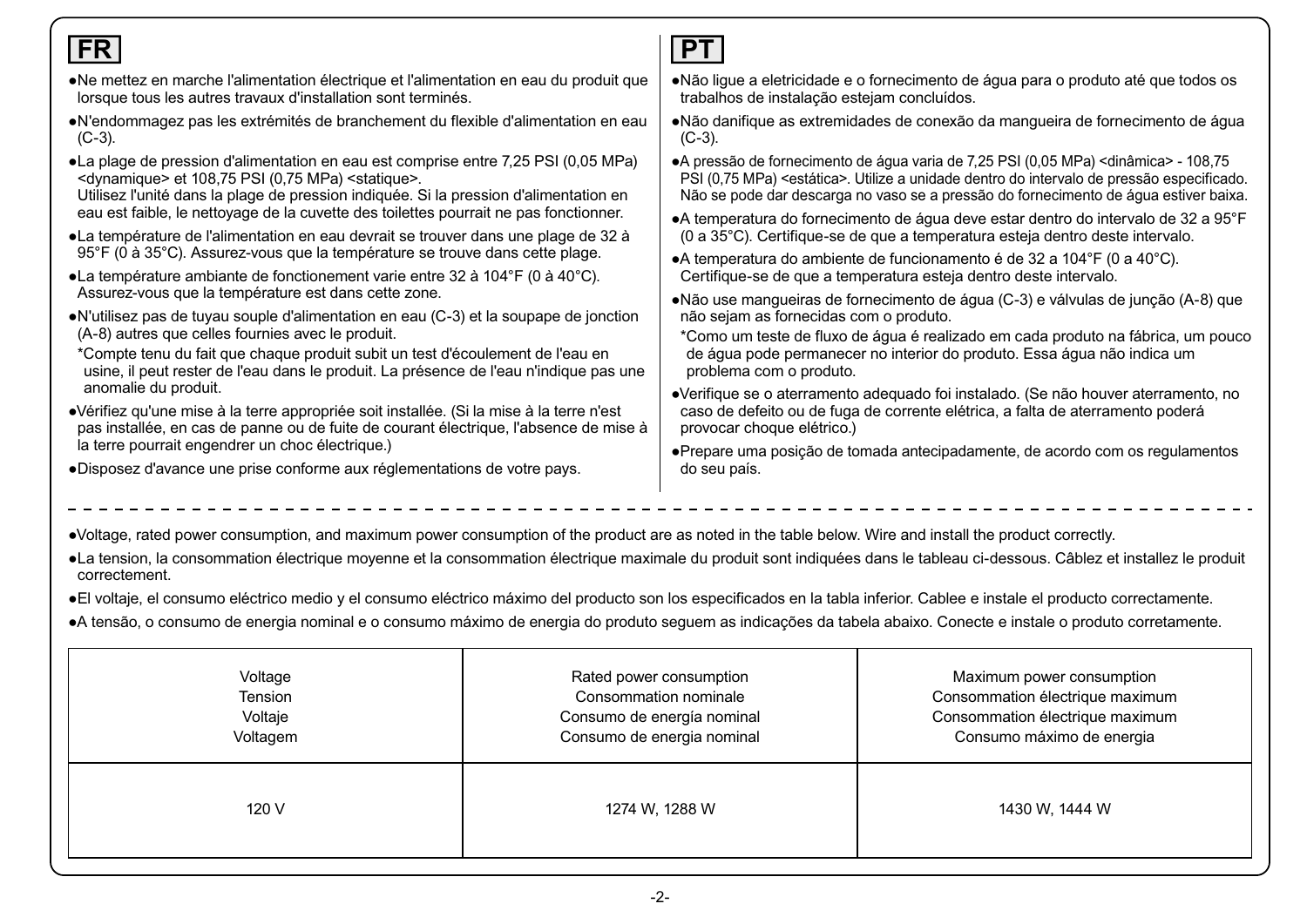### **Included parts / Pièces incluses / Partes incluidas / Peças incluídas | Required items**



#### A-6, A-12

- \*Please choose if you would like anti-theft parts for remote control (A-6) and a remote control operation guide (A-12) installed before starting installation. Please keep these if it is not installed.
- \*Veuillez choisir si vous voulez que des pièces antivol pour la commande à distance (A-6) et un guide de fonctionnement de la commande à distance (A-12) soient installés avant de commencer l'installation.
- \*Elija si quiere que se instalen las piezas antirrobo para el control remoto (A-6) y una guía de funcionamiento del control remoto (A-12) antes de comenzar esta instalación. Consérvelas si no quiere instalarlas.
- \*Escolha se deseja que que peças antirroubo para o controle remoto (A-6) e um guia operacional do controle remoto (A-12) sejam instaladas antes de iniciar o trabalho. Guarde-as caso não forem instaladas.

## **Outils nécessaires Herramientas necesarias Itens necessários**

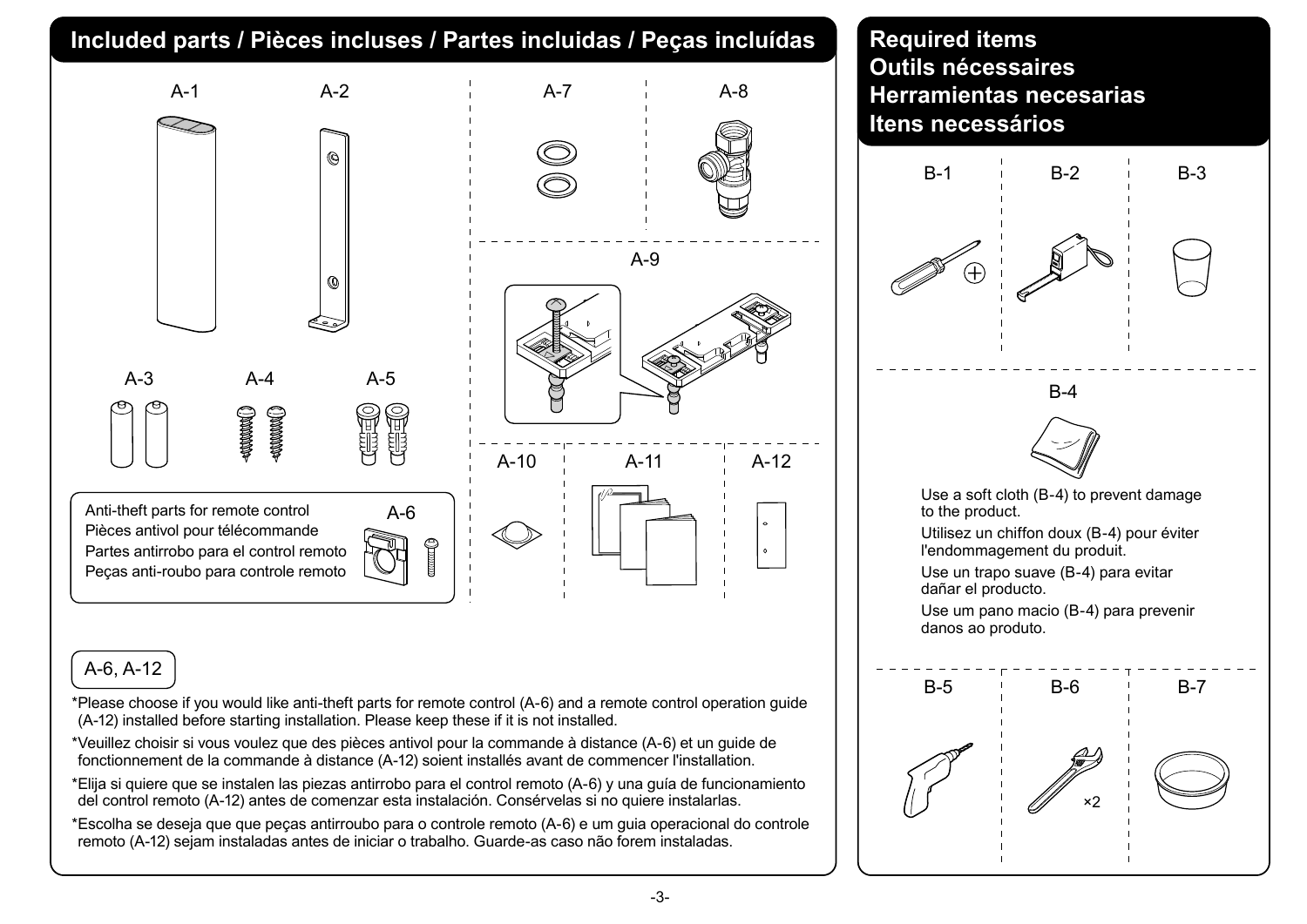#### **Part diagram / Pièces diagramme Diagrama de partes / Diagrama de peças**



#### **Symbols and their meanings Signification des indications Significado de las indicaciones Símbolos e significados**

**:** l'installateur. Tasks that must be conducted by the installer. Les tâches doivent être effectuées par

Tareas que deben ser realizadas por el instalador. Tarefas que devem ser realizadas pelo instalador.

Actions that the Washlet should perform automatically.

Actions que le Washlet devrait effectuer automatiquement.

Acciones que el Washlet debe realizar automáticamente.

Ações que o Washlet deve realizar automaticamente.

Visual confirmation required. Confirmation visuelle requise. Trabajo que se debe verificar. É preciso confirmar visualmente.

Work flow direction.

Flux de travail.

Dirección del flujo de trabajo. Sentido do fluxo do trabalho.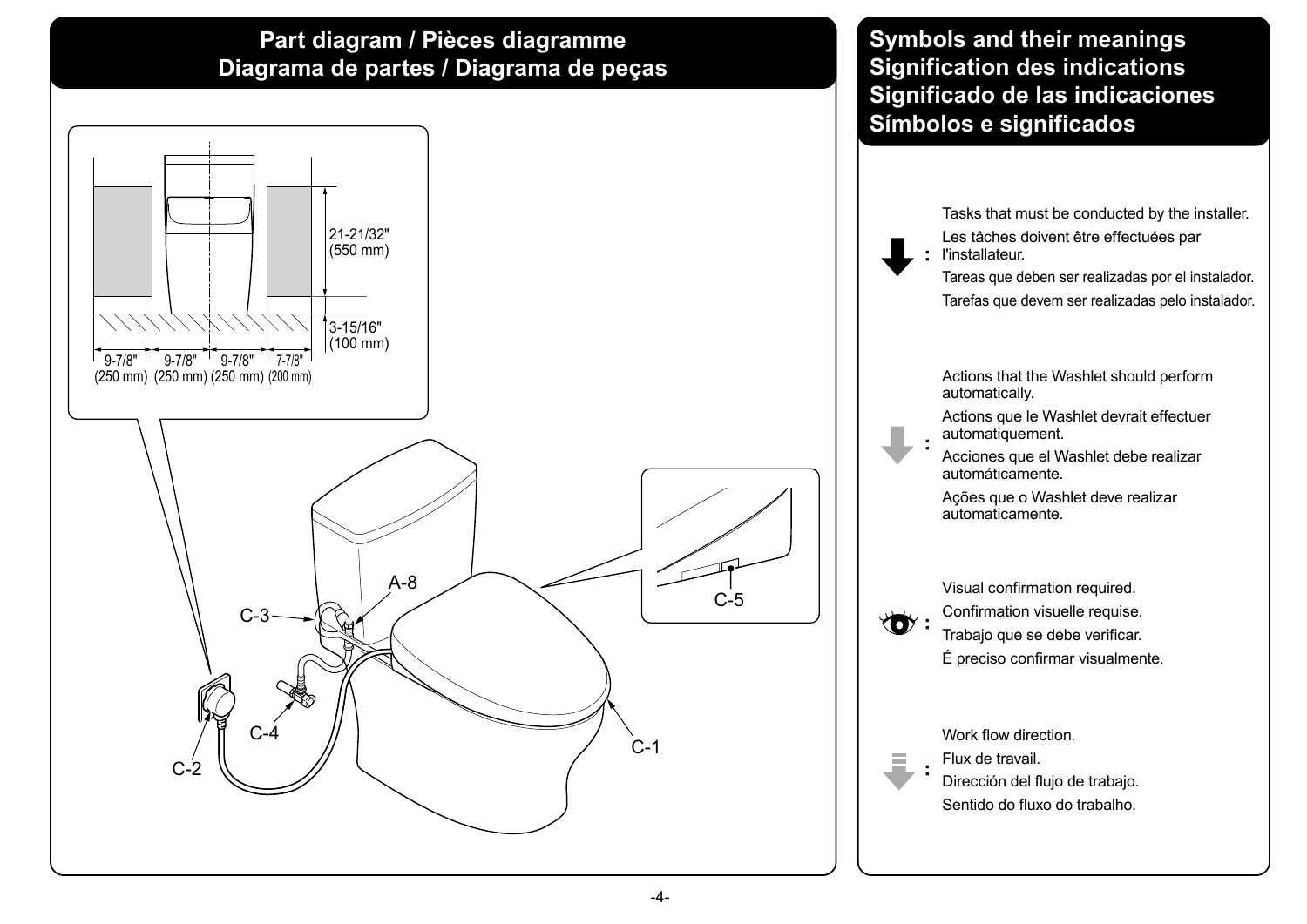#### **Installation procedure / Procédé d' installation Procedimiento de instalación / Procedimento de instalação**

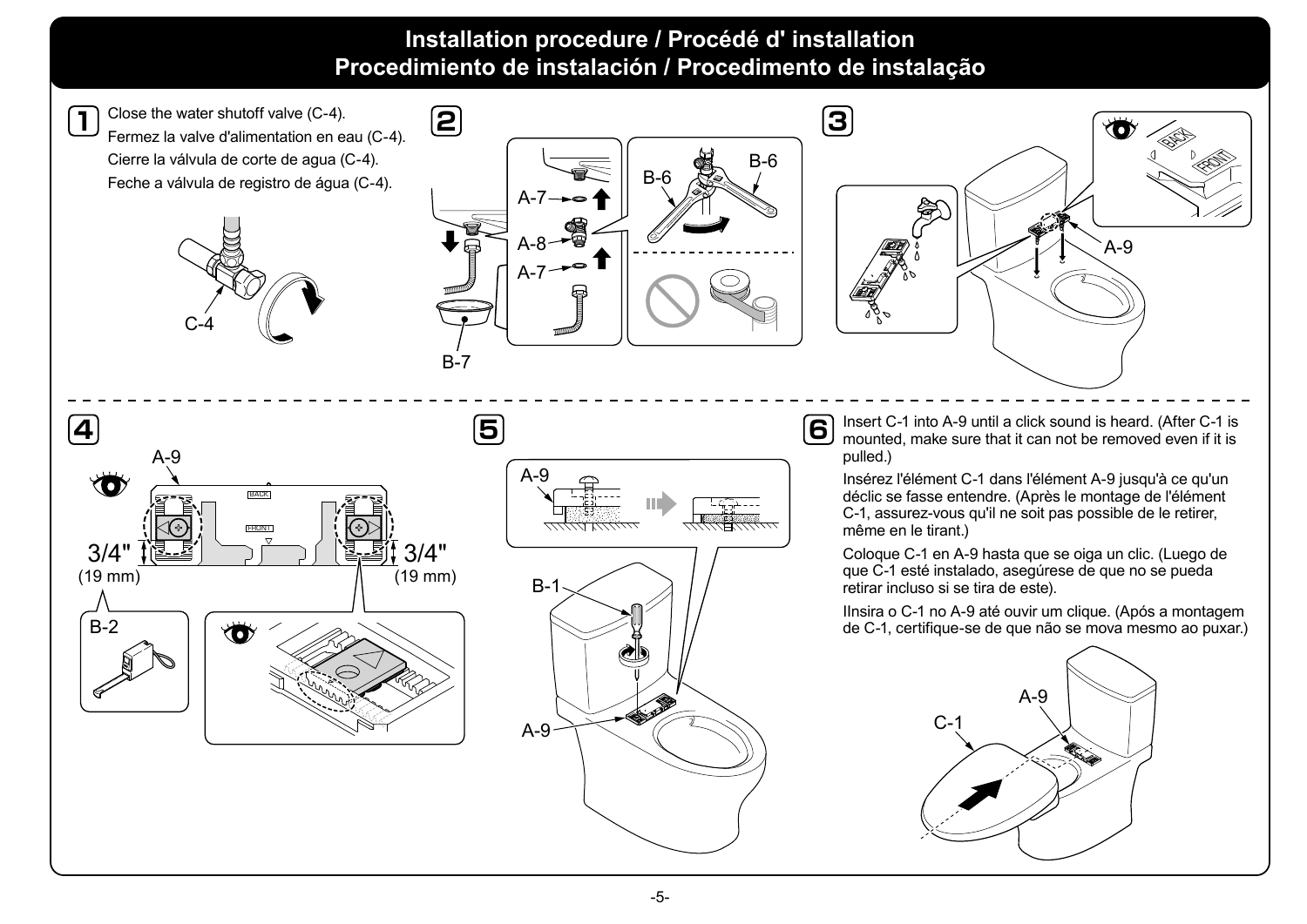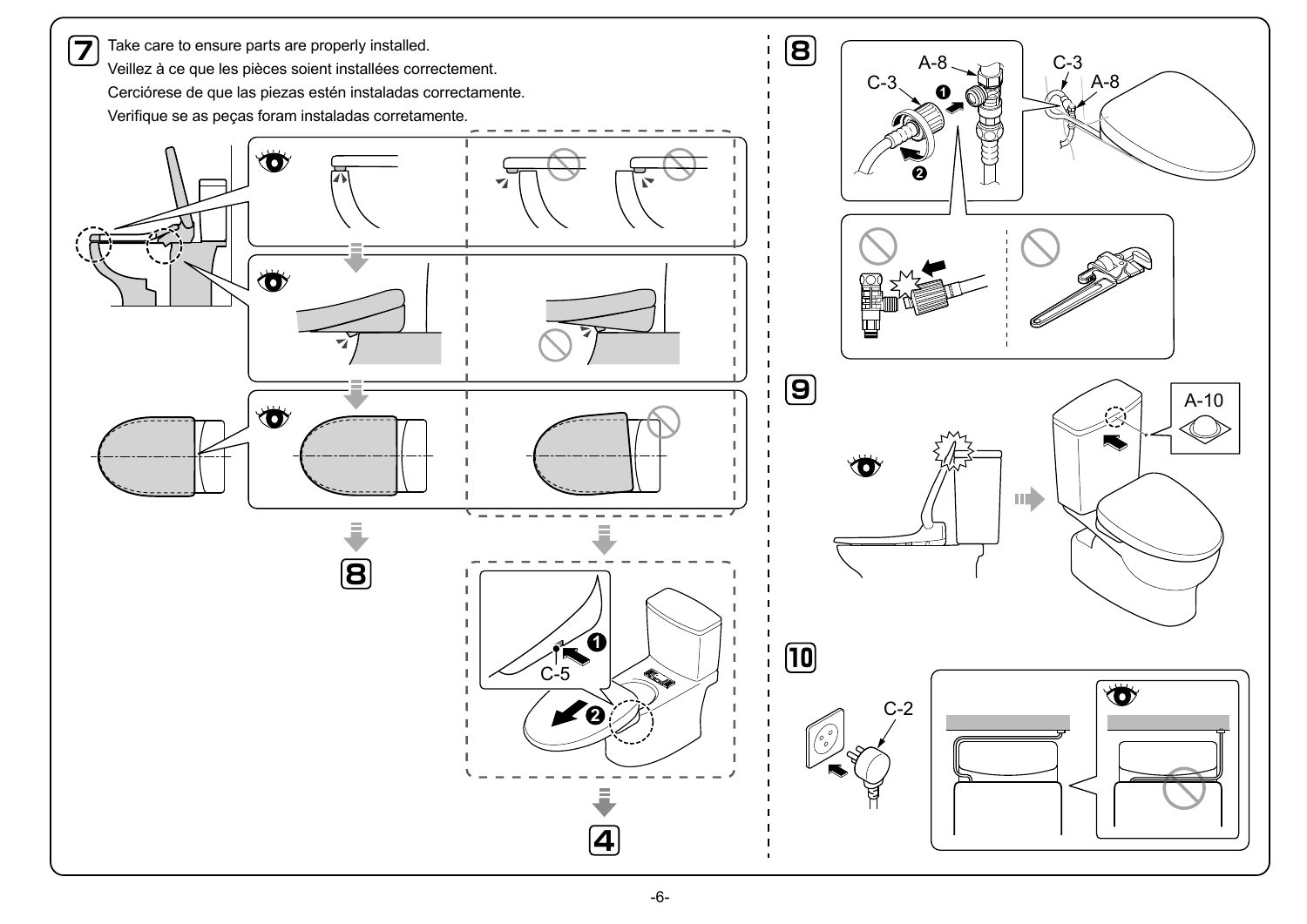#### **Remote control mounting / Montage de la commande à distance Instalación del control remoto / Montagem do controle remoto**



Placez temporairement la télécommande à l'emplacement déterminé dans **12** et assurez-vous de la réception du signal de A-1.

Coloque temporalmente el control remoto en la posición determinada en **12** y confirme la recepción de la señal de A-1.

Coloque o controle remoto temporariamente na posição determinada em **12** e confirme a recepção do sinal de  $A-1$ 





**15**  $A-1$ 

> Anchored by magnet. Ancré par aimant. Fijado mediante imán. Ancorado por ímã.